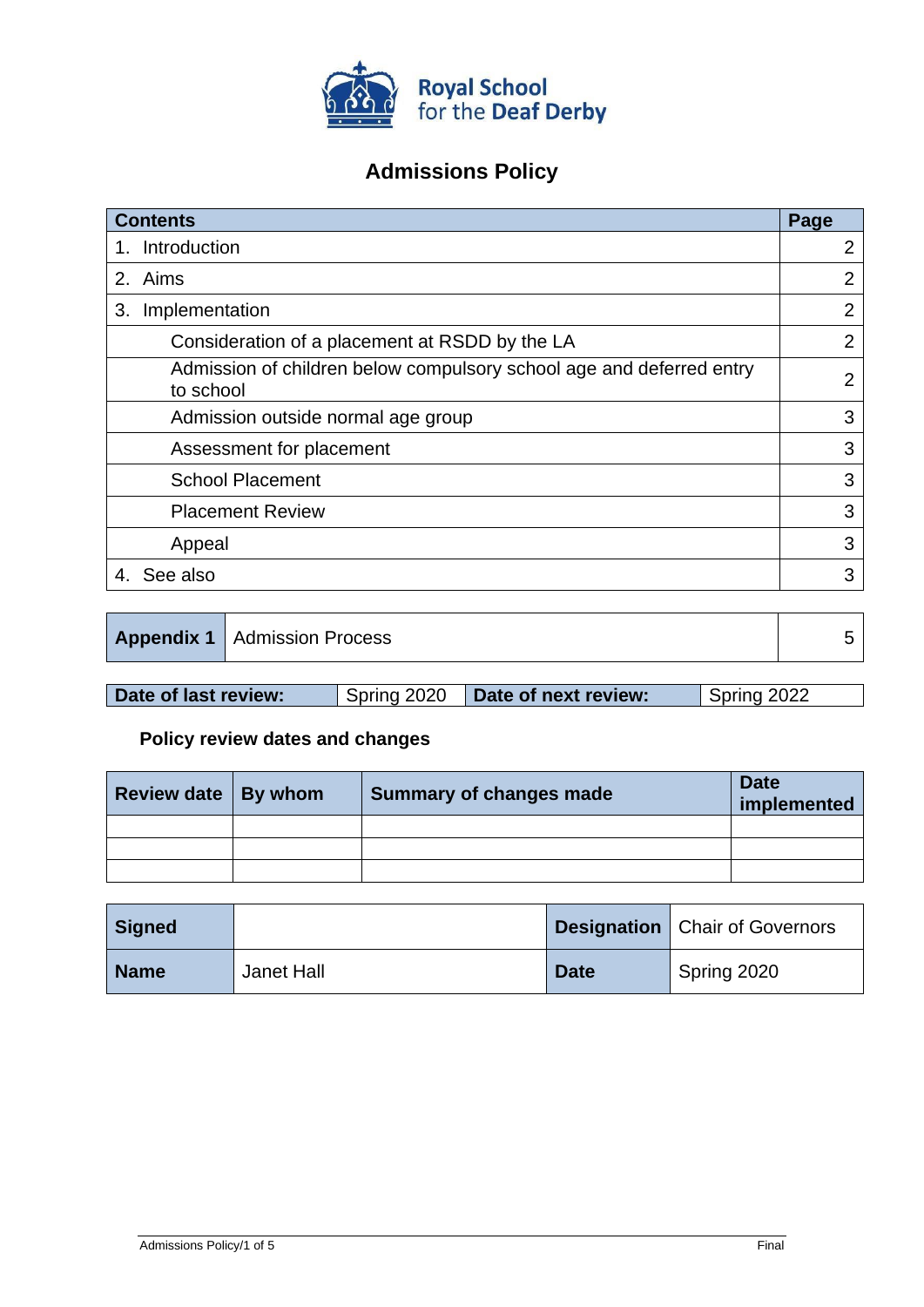

## **1. Introduction**

Royal School for the Deaf Derby is an inclusive school in culture policy and practice and the Admissions Policy reflects this

We admit severely and profoundly deaf children between ages 3 and 19, including those with cochlear implants and visual impairments, who can benefit from the educational environment here. The school may sometimes admit children with additional disability or communication impairments if they can benefit from our approach and environment. The maximum number of places is 141.

#### **2. Aims**

■ To ensure that children and young people are offered a placement in an open and fair way.

#### **3. Implementation**

**Consideration of a placement at RSDD by the LA** (Normal admissions to Primary, Secondary or Post 16 department)

- In the normal admissions round parents / carers apply to the local authority in which they live for places at their preferred schools. Parents are able to express a preference for at least three schools. The application can include schools outside the local authority where the child lives.
- All preferences are collated by the LA and parents / carers then receive an offer from the local authority. For secondary schools, the offer is made on or about 1 March (known as National Offer Day) in the year in which the child will be admitted. For primary schools, the offer is made on or about 16 April, in the year in which the child will be admitted.
- Parents, and in some circumstances children, have the right to appeal against an admission authority's decision to refuse admission. The admission authority must set out the reasons for the decision, that there is a right of appeal and the process for hearing such appeals. The admission authority must establish an independent appeals panel to hear the appeal. The panel will decide whether to uphold or dismiss the appeal. Where a panel upholds the appeal the school is required to admit the child.
- Placement can be made at any point during the school year

## **Admission of children below compulsory school age and deferred entry to school**

Admission authorities must provide for the admission of all children in the September following their fourth birthday.

- A child is entitled to a full-time place in the September following their fourth birthday
- The child's parents can defer the date their child is admitted to the school until later in the school year but not beyond the point at which they reach compulsory school age and not beyond the beginning of the final term of the school year for which it was made
- Where the parents wish, children may attend part-time until later in the school year but not beyond the point at which they reach compulsory school age.

# **Admission outside normal age group**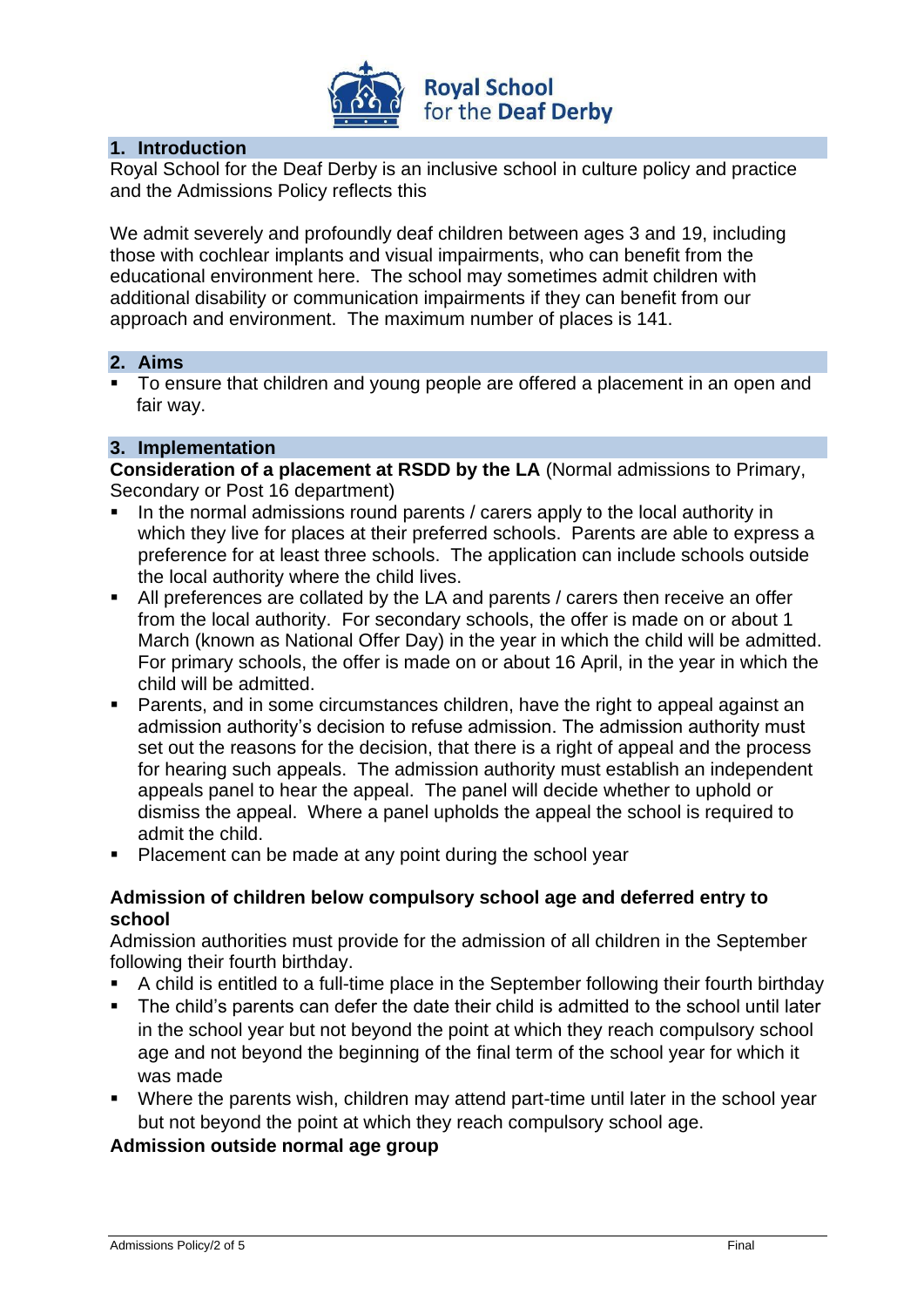

Parents / carers may seek a place for their child outside of their normal age group, for example, if the child is gifted and talented or has experienced problems such as ill health. Admission authorities must make decisions on the basis of the circumstances of each case and in the best interests of the child concerned. This will include taking account of the

- parent's views
- information about the child's academic, social and emotional development
- where relevant, their medical history and the views of a medical professional
- whether they have previously been educated out of their normal age group
- whether they may naturally have fallen into a lower age group if it were not for being born prematurely
- RSDD views
- We look to continually improve the accessibility of our environment.

#### **Assessment for placement**

- Placements can be made throughout the school year.
- Following an initial visit, children are assessed to see if the school can meet their communication, educational, physical and social needs. This involves assessments by the Audiologist, Speech and Language Therapist, BSL Tutor, Nurse, class and/or subject teachers and care staff. Other specialist reports/assessments from eg Educational Psychologist, Occupational Therapist, may also be sought.
- After the initial assessment, a decision is made as to whether a place should be offered, and what support and therefore fee band is needed for the school to be able to meet the child's need. Outcomes of multi-disciplinary assessments are transferred to the School's matrix of need to determine a fair fee level in the fee structure. The offer and rationale for the fee level is communicated to parent/carers, LAs, agencies as appropriate.

#### **School Placement**

- The first term of any placement is considered to be part of an extended assessment. A review will take place towards the end of that term to determine if the placement is still appropriate to meet the child's needs.
- Residential pupils will have a 'settling in' meeting within 4 weeks of their placement.
- Pupils enter the Primary Department in the term in which they are 5.
- All arrangements are considered at Annual Reviews/EHCP Reviews including the banding or fee level.

#### **Placement Review**

- A settling in review will take place within a month of a child or young person joining residence. Parents/carers and LA will be invited to this. Minutes will be taken and circulated.
- A review will take place towards the end of the first term to determine if the placement and fee band is still appropriate to meet the child's needs.

## **Appeal**

See Appendix 1 – Flow Chart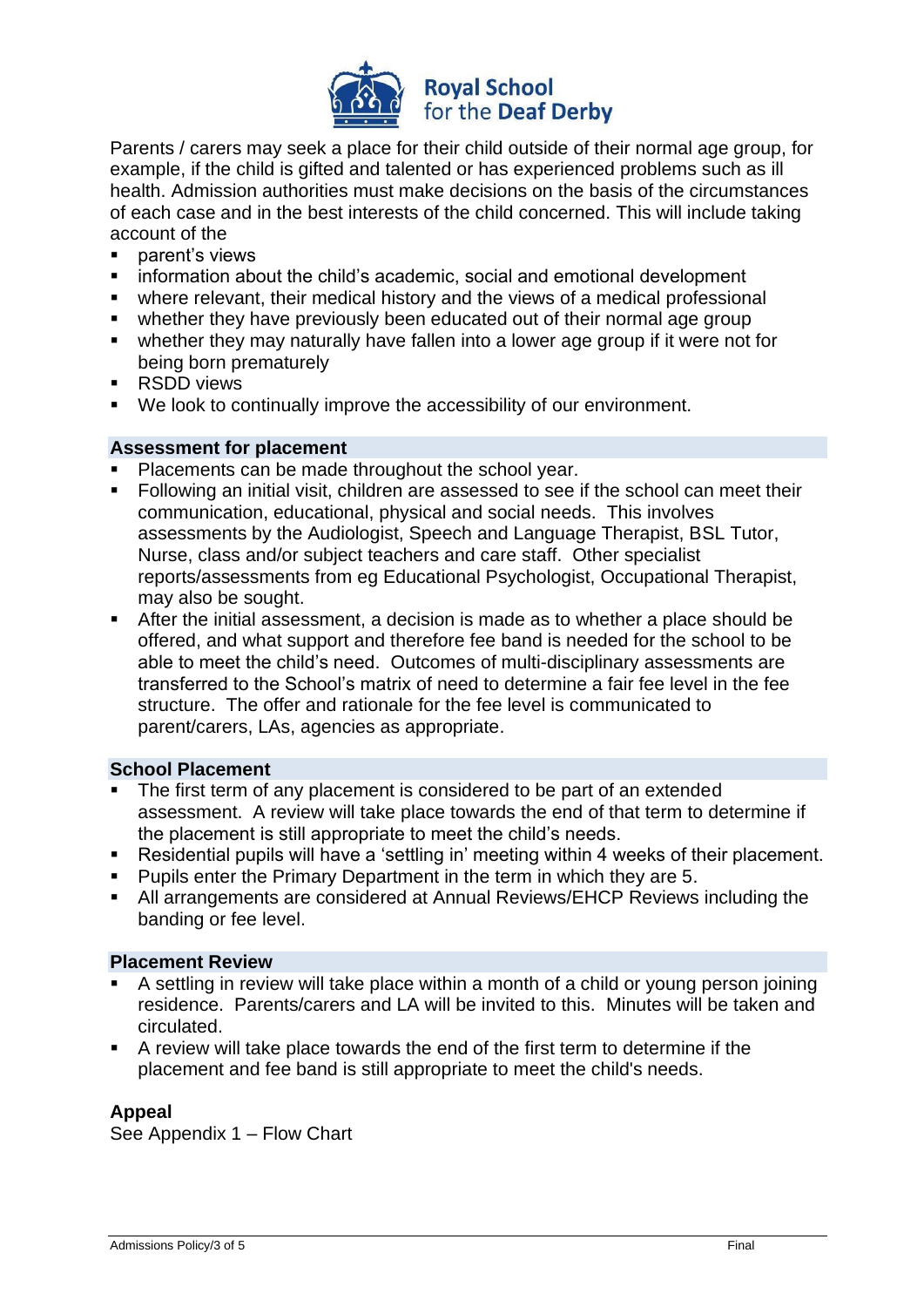

## **See also**

- Vision statement
- **DfE School Admissions Code (December 2014)** <https://www.gov.uk/government/publications/school-admissions-code--2>
- Equality Act 2010 <http://www.legislation.gov.uk/ukpga/2010/15/contents>
- Human Rights Act 1998 <http://www.legislation.gov.uk/ukpga/1998/42/contents>
- School Standards & Framework Act 1998 <http://www.legislation.gov.uk/ukpga/1998/31/contents>